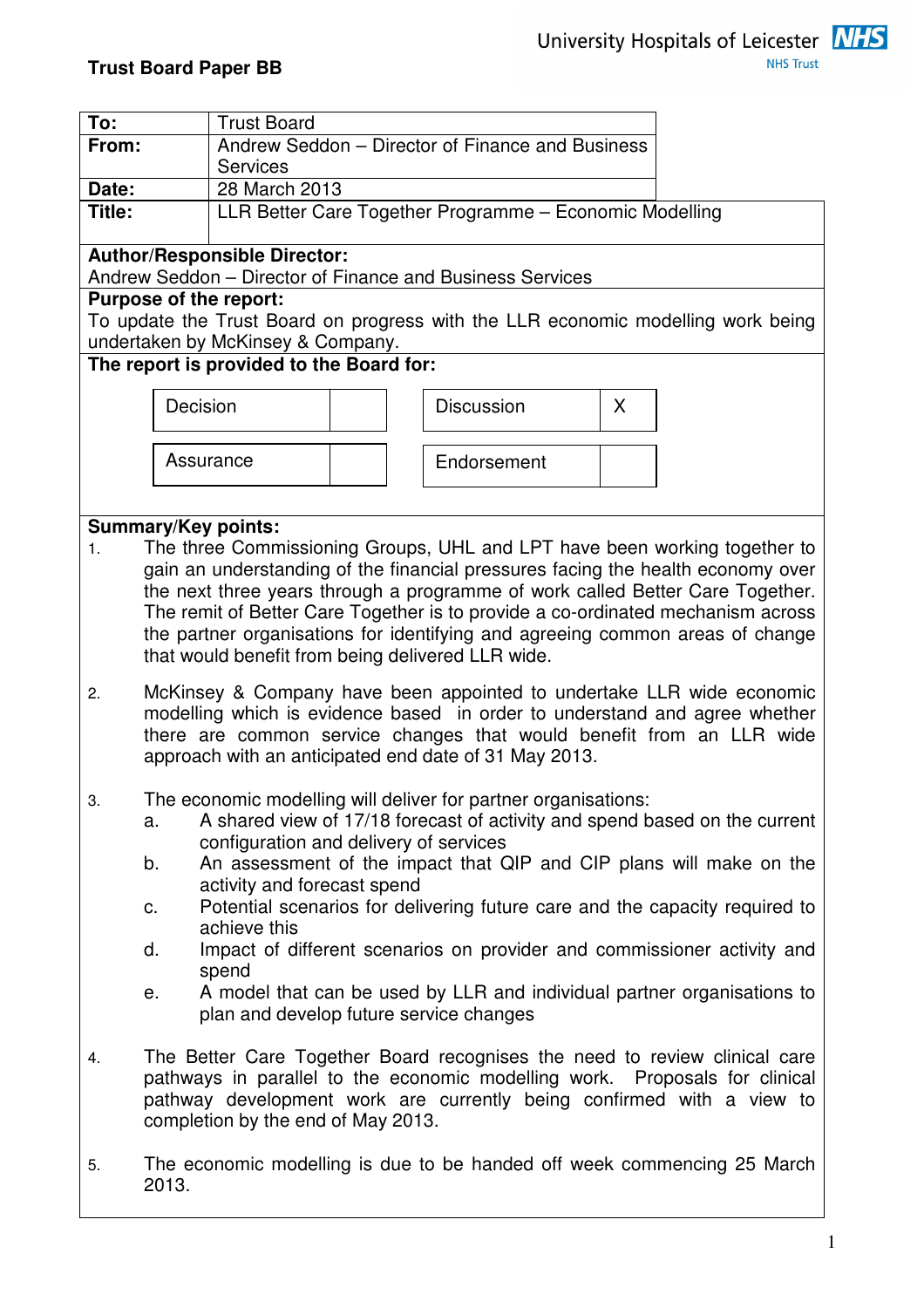| 6.        |                | Progress to date:                                                                          |
|-----------|----------------|--------------------------------------------------------------------------------------------|
|           | a.             | Governance                                                                                 |
|           |                | The Economic Modelling work is progressing at pace and to timescale, a                     |
|           |                | Steering Group which reports to the Chief Officers has been established to                 |
|           |                | direct and oversee the work. The Steering Group reports to the Chief                       |
|           |                | Officers Meeting and Better Care Together Board.                                           |
|           | b.             | <b>Baseline Forecast Modelling</b>                                                         |
|           |                | Work undertaken on the initial baseline to determine the forecast deficit is               |
|           |                | almost completed with common assumptions broadly agreed across                             |
|           |                | partner organisations.                                                                     |
|           | c.             | <b>Baseline Assumptions</b>                                                                |
|           |                | Assumptions on activity, demographic growth, tariff changes and clinical                   |
|           |                | pathway transformation have been agreed and made.                                          |
|           | d.             | <b>LLR wide Workshop</b>                                                                   |
|           |                | An LLR wide economic modelling workshop was held on 7 February 2013                        |
|           |                | with Chief Officers, clinical leads and financial leads with the aim of                    |
|           |                | gaining greater consensus across the key stakeholders on the purpose                       |
|           |                | and end state of this modelling exercise.                                                  |
|           | е.             | <b>Clinical Engagement</b>                                                                 |
|           |                | Between March 2013 and April 2013, a number of workshops will be held                      |
|           |                | with clinicians who will drive the clinical pathway transformation work.                   |
|           |                | Plans are being developed for delivering these sessions using existing                     |
|           |                | forums.                                                                                    |
|           | f.             | <b>Stakeholder Engagement Panel</b>                                                        |
|           |                | The Better Care Together stakeholder panel is continuing to support the                    |
|           |                | economic modelling work and will play a significant role in the clinical                   |
|           |                | pathway transformation work.                                                               |
|           | g.             | <b>Resource Implications</b>                                                               |
|           |                | The outcome of the Economic Modelling and proposed Clinical Pathway                        |
|           |                | work will determine resource implications.                                                 |
|           |                | <b>Recommendations:</b>                                                                    |
|           |                | The Trust Board is asked to:                                                               |
| $\bullet$ |                | Note the LLR wide economic modelling work and anticipated timescales for                   |
|           | completion     |                                                                                            |
|           |                | Note the progress of the work completed to date                                            |
|           |                | Identify any other assumptions or issues that the economic modelling work needs            |
|           | to consider    |                                                                                            |
|           |                | Resource implications (e.g. Financial, HR):                                                |
|           | the modelling. | The full resource implications will need to be considered in light of the final outcome of |
|           |                |                                                                                            |

### **Patient and Public Involvement (PPI) implications:**

There are significant PPI implications as a result of the modelling. UHL's Director of Communications and External Relations is leading the LLR consultation requirements which will be developed once the outcome is agreed.

### **Equality impact:**

An Equality Analysis and due regard to the positive general duties of the Equality Act 2010 has not been undertaken in the development of this report as it is judged that it is not proportionate on the basis that the annual plan will undergo an Equality Analysis and due regard to the positive general duties of the Equality Act 2010.

### **Requirement for further review?**

The final outcome of the modelling work will need to be considered by the Trust. The future clinical models will need assessment and the Trust's Strategic Direction may need refreshing.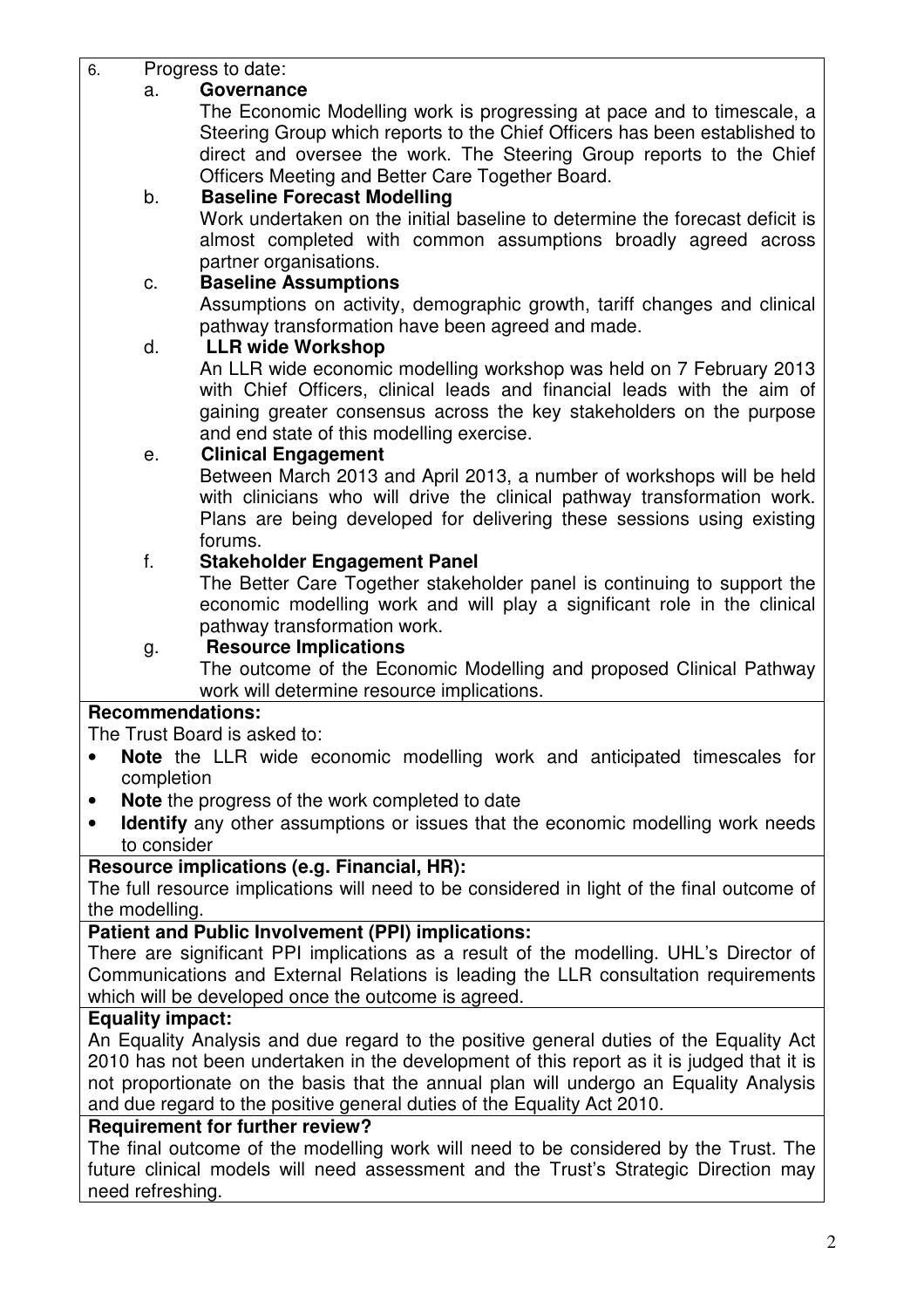

# **Leicester, Leicestershire and Rutland Wide Economic Modelling**

# **Introduction**

- 1. The three Leicester, Leicestershire and Rutland (LLR) Clinical Commissioning Groups, University Hospitals of Leicester and Leicestershire Partnership Trust have been working together to gain an understanding of the financial pressures facing the health economy over the next three years.
- 2. This programme of work is called Better Care Together. The remit of Better Care Together is to provide a co-ordinated mechanism across the partner organisations for identifying and agreeing common areas of change that would benefit from being delivered LLR wide.
- 3. In order to understand and agree whether there are common service changes that would benefit from an LLR wide approach, the Better Care Together Board agreed to commission a discrete piece of LLR wide economic modelling.
- 4. McKinsey & Company were successful in the procurement process and commenced the economic modelling work on the 21<sup>st</sup> January 2013 with an anticipated end date of  $31<sup>st</sup>$  May 2013.
- 5. The purpose of this paper is to provide a general overview to LLR Boards of the work and the progress to date.

# **Economic Modelling Work Overview**

- 6. LLR wide economic modelling will provide evidence based information to enable partners to identify and agree common service changes that would benefit from being developed and delivered LLR wide.
- 7. The economic modelling will deliver for partner organisations:
	- A shared view of 17/18 forecast of activity and spend based on the current configuration and delivery of services;
	- An assessment of the impact that QIP and CIP plans will make on the activity and forecast spend;
	- Potential scenarios for delivering future care and the capacity required to achieve this;
	- Impact of different scenarios on provider and commissioner activity and spend;
	- A model that can be used by LLR and individual partner organisations to plan and develop future service changes;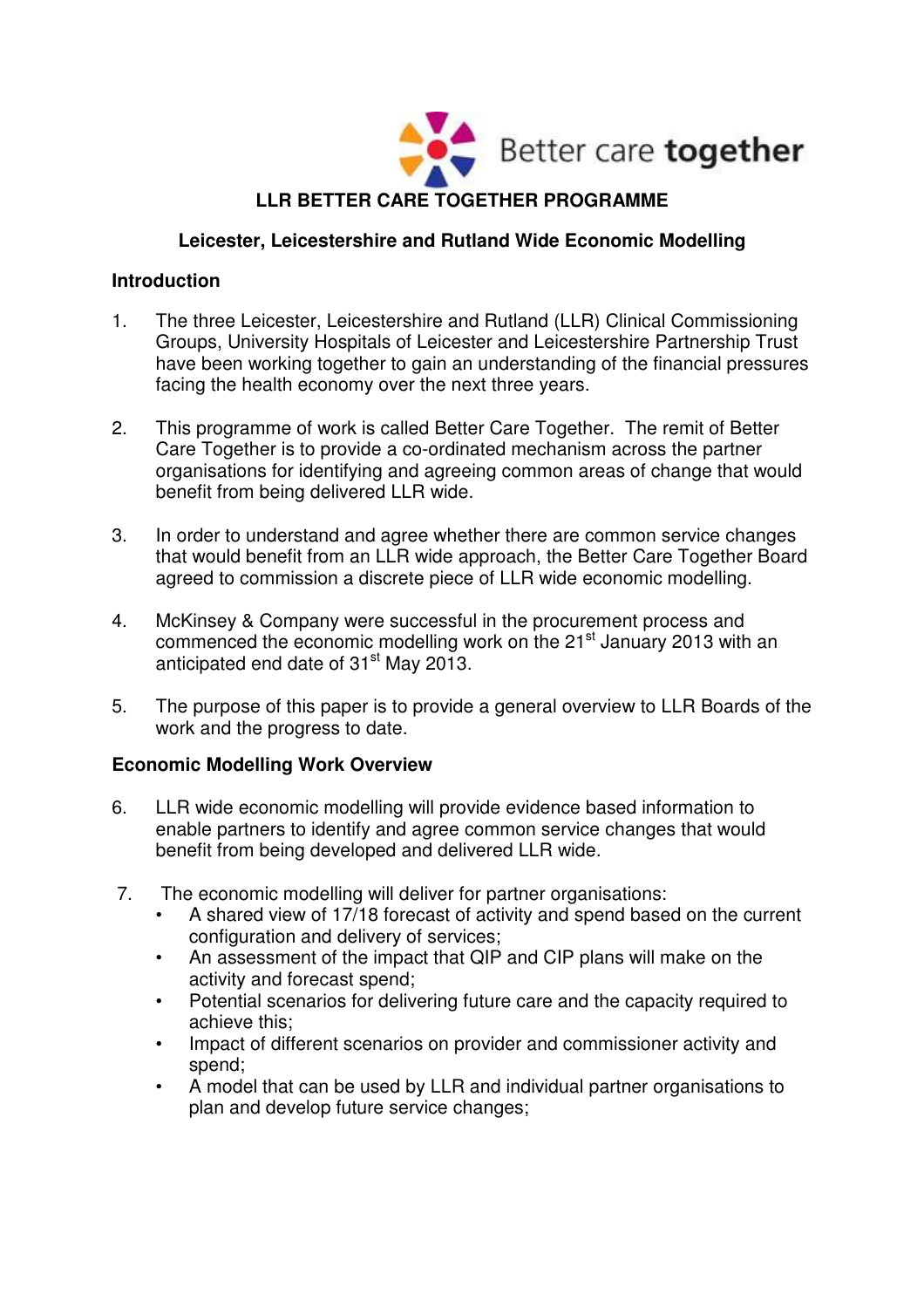**Figure 1** provides an overview of the process which underpins the economic modelling:



#### **Creating a viable solutions requires making choices on three dimensions**

8. The Better Care Together Board also recognise the need to review clinical care pathways in parallel to the economic modelling work. Proposals for clinical pathway development work will be confirmed in early March.

### **Timescales**

9. The phases and timescales for the economic modelling work as detailed in figure 2.

### **Figure 2 – Economic Modelling Phases and Timescales**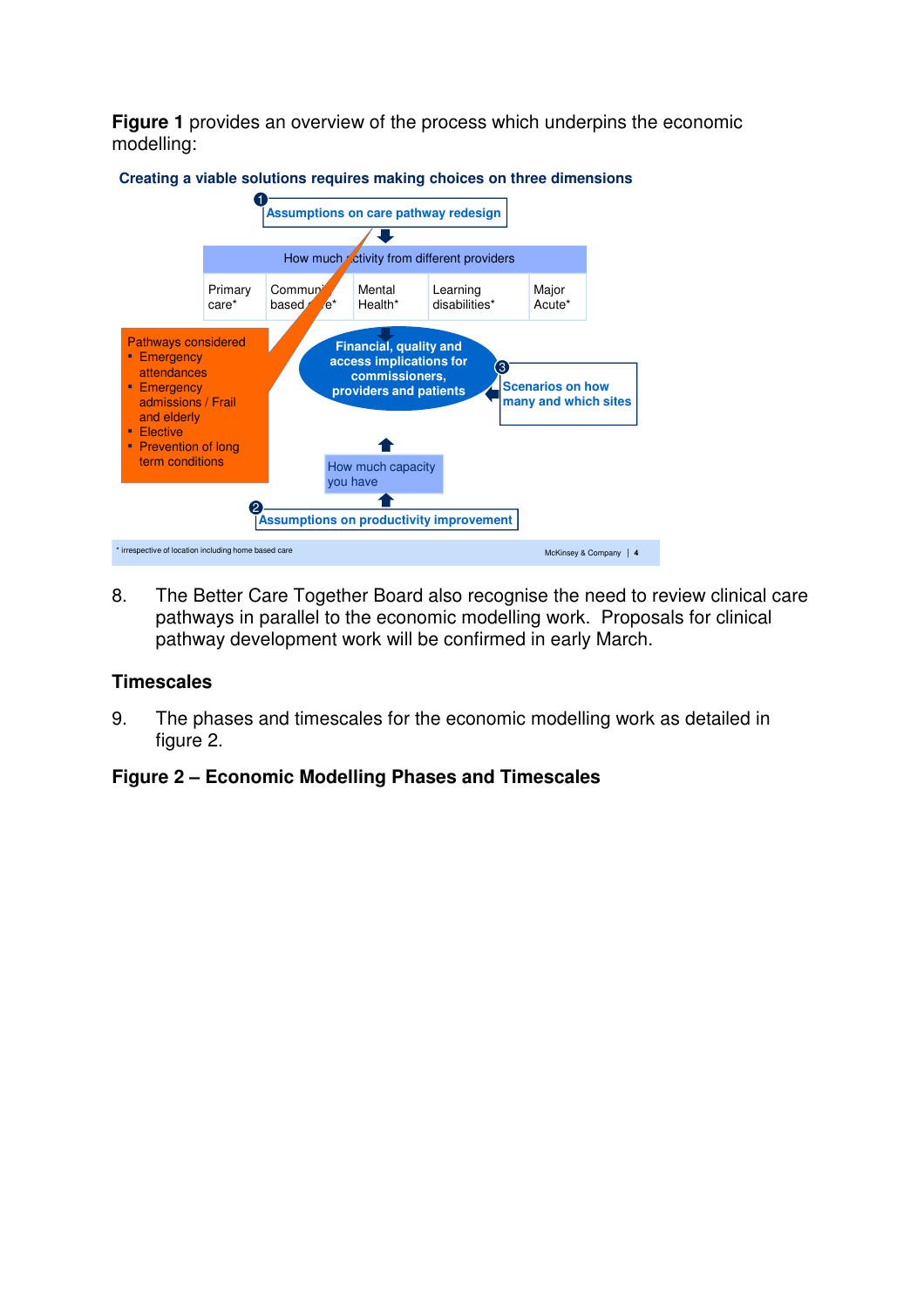#### **TIMELINE**



### **Progress to Date – The Headlines**

#### **(a) Governance**

- 10. The Economic Modelling work is progressing at pace and to timescale.
- 11. A Steering Group has been established to direct and oversee the Economic Modelling work. The Groups meets weekly and comprises of Strategy and Financial leads from the three CCGs, UHL, LPT and Chair of the Better Care Together Stakeholder panel.
- 12. The Steering Group reports to the Chief Officers Meeting and Better Care Together Board.
- 13. Weekly email update reports are sent to Chief Officers to inform them of progress and issues/risks requiring mitigation.

### **(b) Baseline Forecast Modelling**

- 14. Work undertaken on the initial baseline to determine the forecast deficit is almost completed with common assumptions broadly agreed across partner organisations.
- 15. Having accurate activity and financial information relating to community hospitals has proved challenging and will continue to be refined as the work progresses.

### **(c) Baseline Assumptions**

16. The baseline for the economic modelling has been developed with partner organisations. Assumptions include: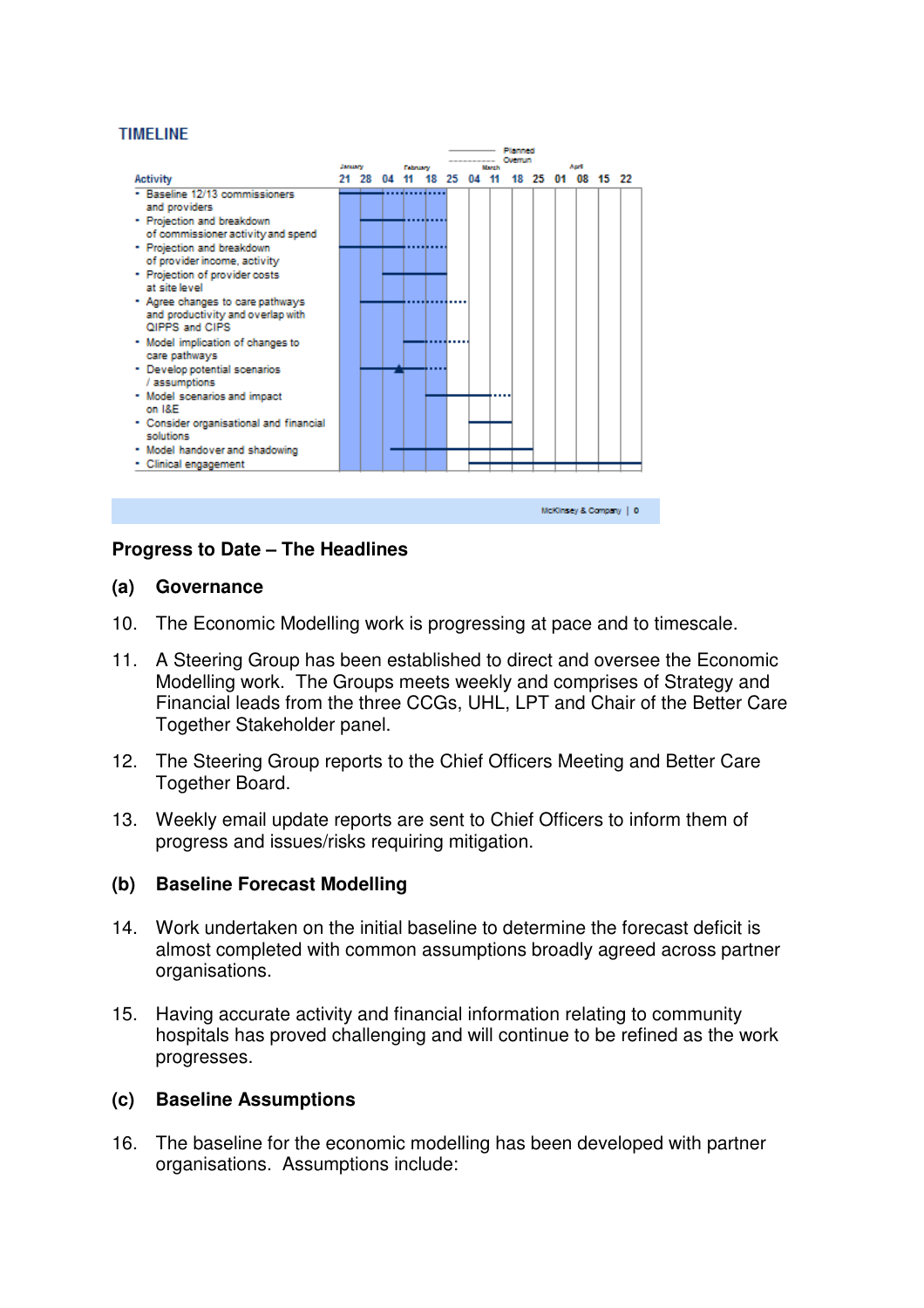- Activity growth due to demographic and residual changes;
- Tariff change assumptions and other commissioner spend pressures;
- Provider cost changes in response to changing activity and inflation;
- Activity and spend for commissioners and providers outside of Better Care Together partners;
- 17. Some assumptions have been included relating to local clinical pathway transformation plans e.g. Emergency Care Network initiatives complemented with McKinsey experience in other areas.
- 18. The model also recognises the difference between Leicestershire County and Leicester City populations, health issues and plans for tackling these. For example, in Leicester City the focus is on prevention and home based strategies so the Leicester City Clinical Commissioning Group Prevention Strategy is taken into account.

# **(d) LLR wide Workshop**

- 19. An LLR wide economic modelling workshop was held on the  $7<sup>th</sup>$  February with Chief Officers, Clinical Leads and Financial leads.
- 20. The aim of the workshop was to gain greater consensus across the key stakeholders on the purpose and end state of this modelling exercise. It also provided key early inputs into criteria for scenarios, identifying likely scenarios for economic modelling and testing key assumptions on activity shifts.
- 21. The Steering Group are also considering criteria for selection of scenarios, in order to ensure patient access, service quality and other key criteria were included alongside economic considerations.
- 22. McKinsey & Company are continuing to work with stakeholders to progress the work.

# **(e) Clinical Engagement**

- 23. Between March and April a number of workshops will be held with clinicians who will drive the clinical pathway transformation work.
- 24. Plans are being developed for delivering these sessions using existing forums.

### **(f) Stakeholder Engagement Panel**

- 25. The Better Care Together Stakeholder panel is continuing to support the economic modelling work and will play a significant role in the clinical pathway transformation work.
- 26. Plans for Communication and Engagement will be discussed at the Better Care Together Board on March 21<sup>st</sup> 2013 to ensure that a robust plan is developed and implemented.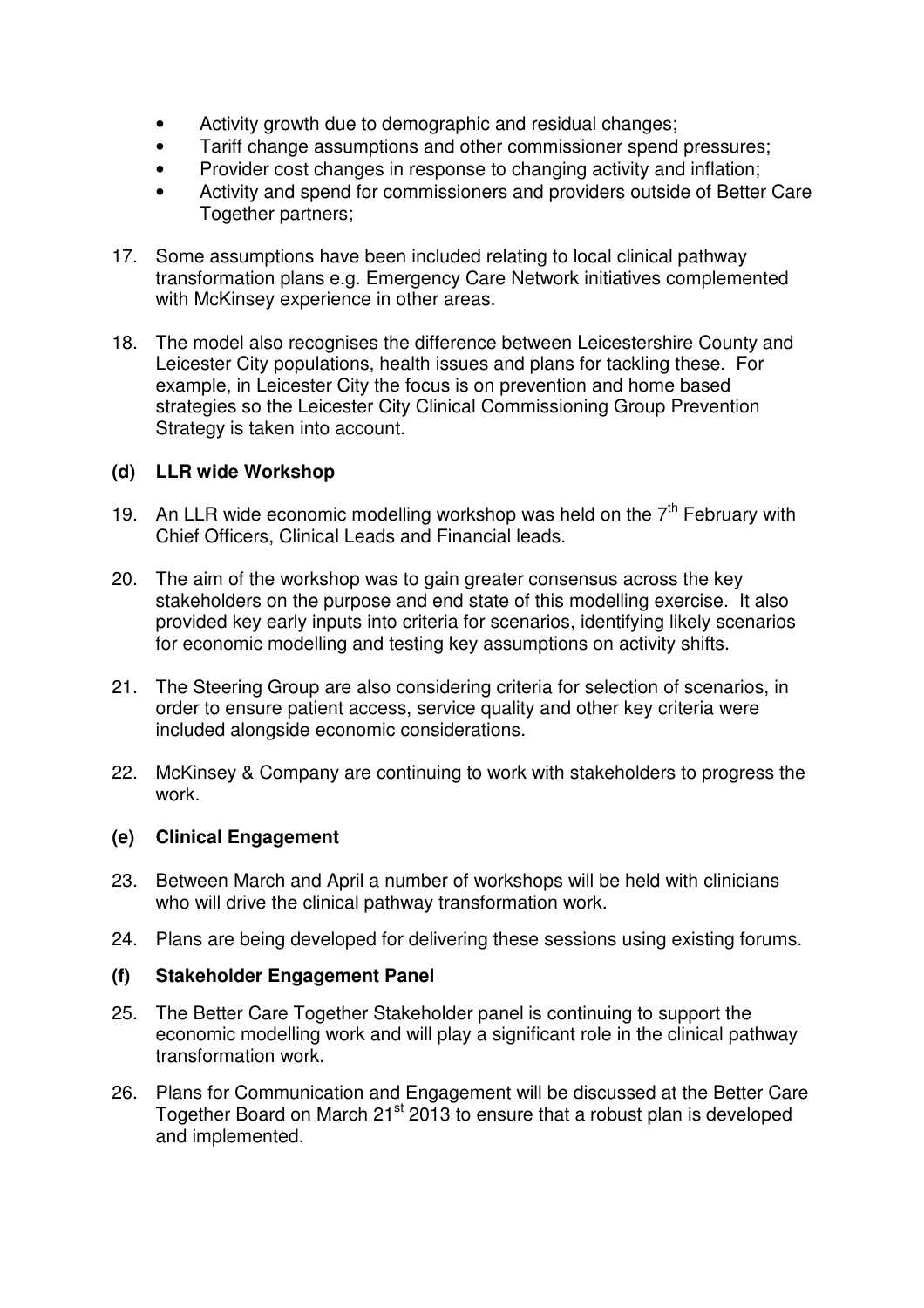# **Key Issues and Risks**

27. High level risks appear in **Appendix 1**. Risks are being identified and mitigated through the Steering Group and where appropriate escalated to Chief Officers and the Better Care Together Programme Board.

# **Resource Implications**

28. The outcome of the Economic Modelling and proposed Clinical Pathway work will determine resource implications.

# **Equal Opportunities Implications**

29. An Equality Analysis and due regard to the positive general duties of the Equality Act 2010 has not been undertaken in the development of this report as it is judged that it is not proportionate on the basis that the annual plan will undergo an Equality Analysis and due regard to the positive general duties of the Equality Act 2010.

# .**Partnership Working Implications**

30. The Better Care Together programme is based on partnership and will consider any partnership working implications as key workstreams progress.

### **Recommendations**

- 31. The Board is asked to:
	- Note the LLR wide economic modelling work and anticipated timescales for completion;
	- Note the progress of the work completed to date;
	- Identify any other assumptions or issues that the economic modelling work needs to be consider

Rachel Cox Interim Programme Manager Better Care Together 4<sup>th</sup> March 2013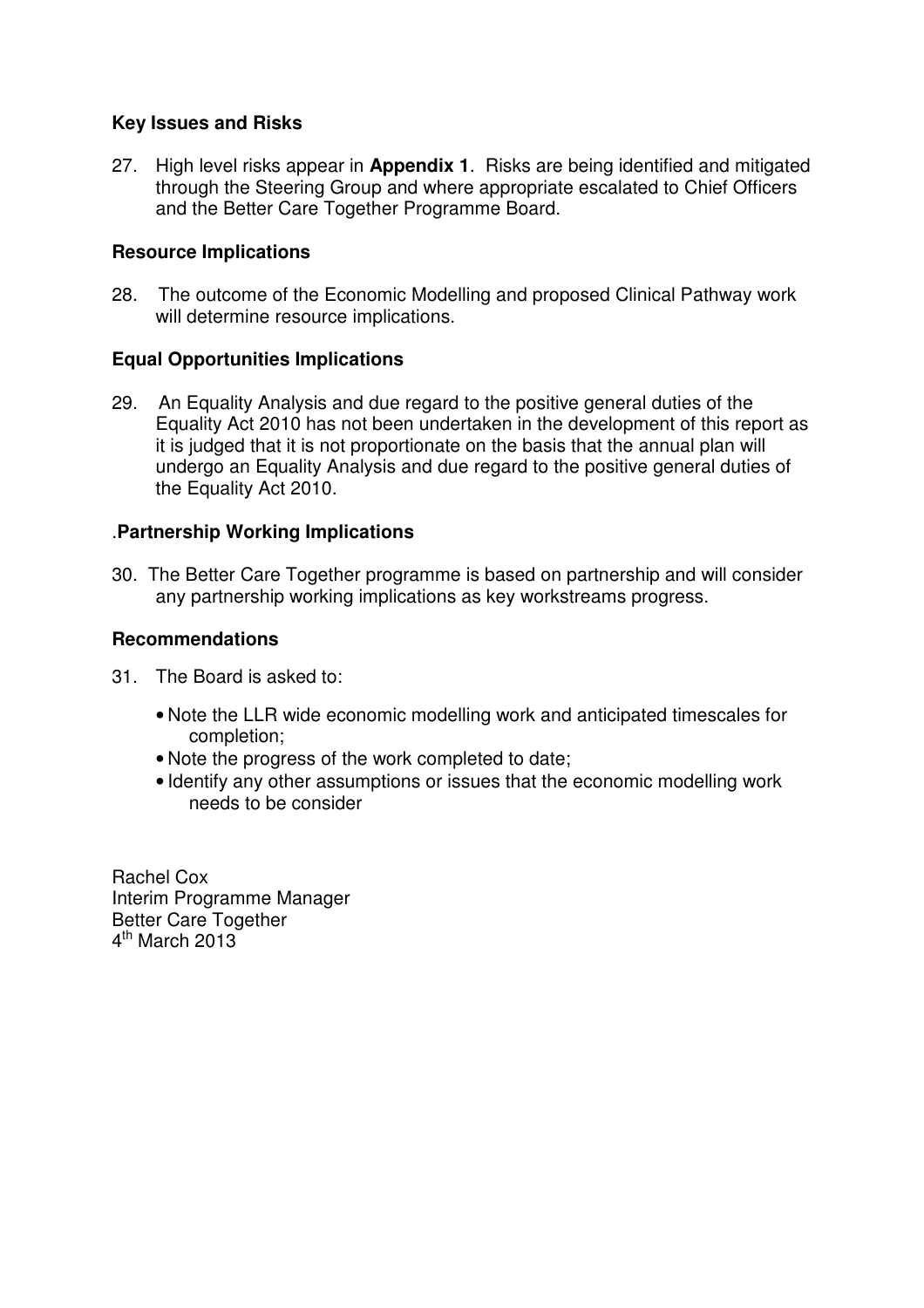

#### The framework articulates the risk to the delivery of the agreed benefits (financial and non-financial) of LLR Better Care Together Programme

| <b>Date</b><br>added | Ref.          | Project /<br>Programme<br>Identifying the<br><b>Risk</b> | <b>Principal Risk</b>                                                                                  | $\widehat{r}$<br>호 | ≈ | $\equiv$<br>$\mathbf{x}$<br>ے<br>ت<br>Ū. | <b>Risk</b><br>Owner  | <b>Existing Controls in place</b>                                  | <b>Assurances on Controls</b>                                        | Action plan to reduce occurence and<br>effect of risk                                                                                 | <b>Action</b><br>owners          | <b>Date Action</b><br>to be<br>completed<br>/ by | <b>Progress Update</b>                                                                                                                                              | <b>Review Date</b> | Financial<br>Impact of<br><b>Risk</b> |
|----------------------|---------------|----------------------------------------------------------|--------------------------------------------------------------------------------------------------------|--------------------|---|------------------------------------------|-----------------------|--------------------------------------------------------------------|----------------------------------------------------------------------|---------------------------------------------------------------------------------------------------------------------------------------|----------------------------------|--------------------------------------------------|---------------------------------------------------------------------------------------------------------------------------------------------------------------------|--------------------|---------------------------------------|
| 28.01.13             | <b>PMO 06</b> | <b>LLR Economic</b><br>Modelling                         | Creating a common view on purpose of modelling and questions it will<br>answer                         |                    |   |                                          | Dave<br><b>Briggs</b> | Economic Modelling Steering Group<br><b>Chief Officers Meeting</b> | Better Care Together Board                                           | LLR Stakeholder workshop planned to take<br>place on 7th February. Issues will be<br>surafced with aim of resolution on this date     | McKinsey &<br>Company/DB/<br>RC. | 08.02.13                                         | McKinsey & Co have clearer picture of<br>requirements and will continue key<br>discussions                                                                          | 31.03.13           | Unclear picture<br>of £ issues        |
| 28.01.13             | <b>PMO 07</b> | <b>LLR Economic</b><br>Modelling                         | Creating enough engagement, particularly clinical, around scenarios to<br>be modelled.                 |                    |   |                                          | Dave<br><b>Briggs</b> | Economic Modelling Steering Group<br><b>Chief Officers Meeting</b> | Better Care Together Board                                           | Adress through weekly steering group<br>meeting and 7th February workshop                                                             | McKinsey<br>Company/DB/<br>RC.   | 14.02.13                                         | Clinical engagement approach supported by<br>Better Care Together Board. Plans being<br>developed for clinical engagement and how<br>this will influence scenarios. | 20.02.13           | TBA                                   |
| 07.02.13             | <b>PMO 08</b> | <b>LLR Economic</b><br>Modelling                         | Unable to build a robust community financial model due to availability<br>of information               |                    | 3 |                                          | Dave<br><b>Briggs</b> | Economic Modelling Steering Group<br><b>Chief Officers Meeting</b> | Better Care Together Board                                           | Discuss at 13th February 2013 steering group McKinsey 8<br>and take action as a result of outcome                                     | Company/DB<br>RC.                | 15.02.13                                         | Agreement reached on approach to sourcing<br>information and baseline information to be<br>nsed                                                                     | 28.02.13           | Unclear picture<br>of £ issues        |
| 07.02.13             | <b>PMO 09</b> | <b>LLR Economic</b><br>Modelling                         | Public get to hear about the economic modelling work and feel that<br>decisions have already been made |                    |   |                                          | Dave<br><b>Briggs</b> | Economic Modelling Steering Group<br><b>Chief Officers Meeting</b> | Better Care Together Stakeholder Panel<br>Better Care Together Board | Oraft case for change produced which can be<br>used as basis for public response. Clears of<br>communication and escalation in place. | FH.                              | 21.02.13                                         | Communication and Engagement discussed<br>by Better Care Together Board 21.02.13.<br>Plans being developed for 21st March Board<br>meeting                          | 31.03.13           | <b>TBA</b>                            |

21.02.13

| <b>Closed Risks and Issues</b> |  |  |  |  |
|--------------------------------|--|--|--|--|
|                                |  |  |  |  |